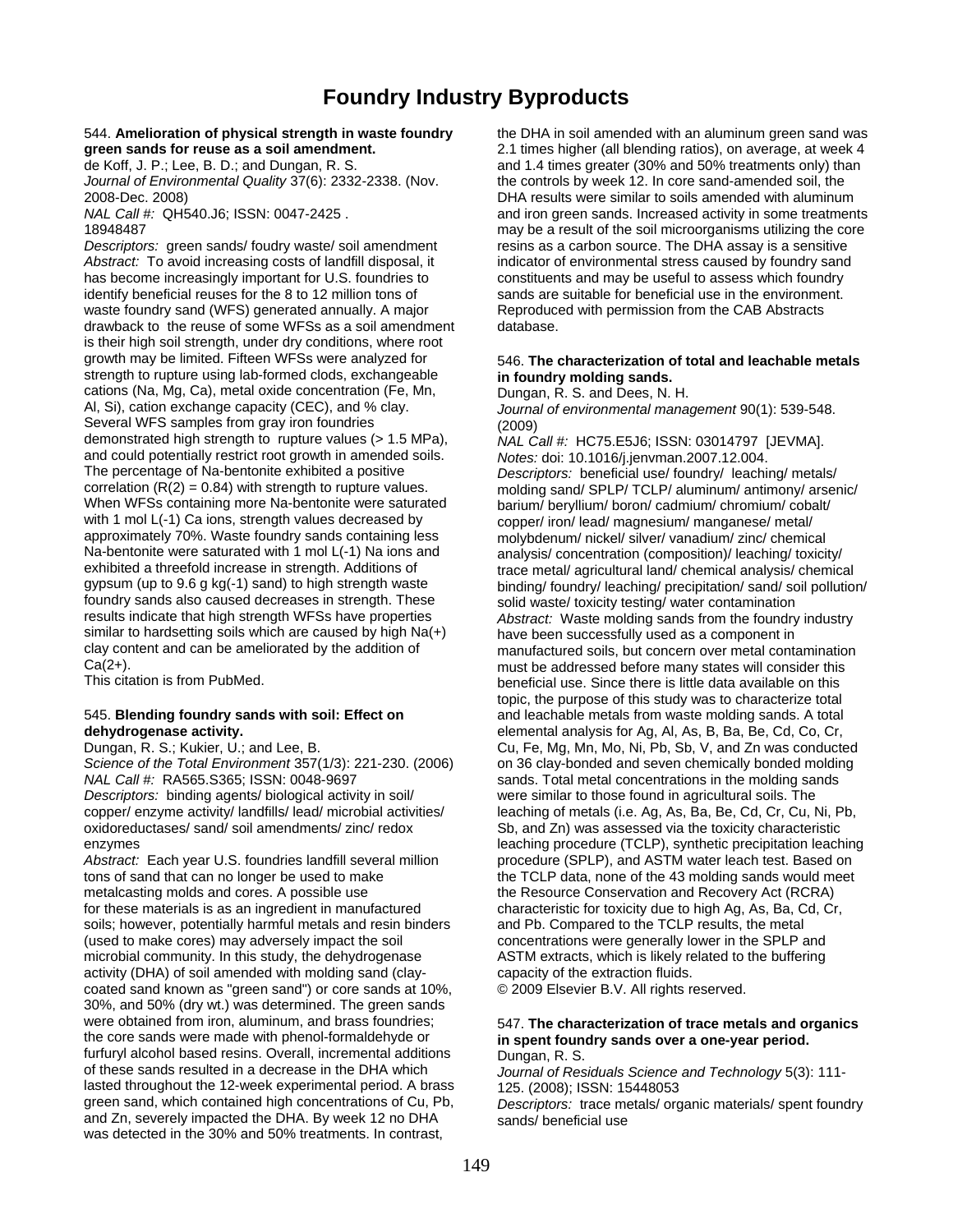Abstract: Millions of tons of spent sand, used to create 65% sand and have an OM content of 8% by weight. The metalcasting molds, are generated by the foundry industry multivariate process of relating turf yield to soil physical each year In the United States. Not surprisingly, spent properties, as applied in this study, should provide more foundry sands (SFSs) are an excellent substitute for virgin generalized mix formulation guidelines than do sands that are currently used in manufactured soils and recommendations based on relating turf yield to mix geotechnical applications. The purpose of this study was to composition. characterize trace metals and EPA-priority polycyclic This citation is from AGRICOLA. aromatic hydrocarbons (PAHs) and phenolics in ferrous and non-ferrous SFSs over a one-year period. Overall, the 549. **Saturated hydraulic conductivity of soils blended**  total metal concentrations in the SFSs were similar to those **with waste foundry sands.**  concentrations were relatively low. Metal leaching tests *Soil Science* 172(10): 751-758. (2007) were also performed, which revealed that the SFSs have a *NAL Call #:*  56.8 So3; ISSN: 0038-075X<br>low metal leaching potential under the specific test *Descriptors:* bentonite/ clay soils/ Incepti low metal leaching potential under the specific test *Descriptors:* bentonite/ clay soils/ Inceptisols/ industrial conditions. The data from this study suggests that the wastes/ loam soils/ Mollisols/ sand/ sandy loam soils/<br>majority of SFSs are not hazardous in nature, except those saturated by draulic conductivity/ soil amendments/ that use olivine sands or are from brass foundries, due to utilization/ pedotransfer function<br>the presence of elevated concentrations of Ni or Cu, Pb, a abstract: Beneficial uses are be the presence of elevated concentrations of Ni or Cu, Pb, *Abstract:* Beneficial uses are being sought after for the and Zn, respectively. This information will be useful to large quantities of waste foundry sand (WFS) that are<br>
environmental regulators who are considering including and landfilled. Potential applications include their us environmental regulators who are considering including landfilled. Potential applications include their use in<br>SFSs in their beneficial use regulations. © 2008 DEStech synthetic soils and incorporation into agricultural so SFSs in their beneficial use regulations. © 2008 DEStech synthetic soils and incorporation into agricultural soils. In<br>Publications, Inc. external solis under the saturated the saturated

# 548. **Sand and organic amendment influences on soil** blended with 0% to 50% green sand (bentonite-coated

Agronomy Journal 90(3): 411-419. (May 1998-June 1998) foundry blends were packed into fixed-wall columns, and K<sub>s</sub> *NAL Call #:* 4 AM34P; ISSN: 0002-1962 [AGJOAT] was assessed using the constant and falling head methods. *Descriptors:* Lolium perenne/ soil amendments/ peat/ sand/ The results showed that K<sub>s</sub> generally increased in a linear soil physical properties/ topsoil/ guidelines / cation manner as the WFS blending ratio was increased exchange capacity/ bulk density/ hydraulic conductivity/ soil soils. Compared with soil only,  $K_s$  increases were the organic matter/ porosity/ biomass production/ compression/ greatest in the loam and silty clay soils; at 50% WFS, K<sub>s</sub> water availability/ humus/ cation exchange/ establishment/ was as much as 235- and 600-fold higher, respectively. bubbling pressure/ soil compression index However, K<sub>s</sub> was lower over the blending range in soils<br>Abstract: Topsoil blending is a common practice in many containing green sands that were predominantly coated *Abstract:* Topsoil blending is a common practice in many metropolitan areas, yet few scientific guidelines are with sodium bentonite as compared with calcium bentonite. available for design of general-use, lawn-area soils. The We attribute this to the high swelling properties of sodium objective of this study was to provide blending guidelines bentonite. with focus on establishing a vigorous turfgrass ground Reproduced with permission from the CAB Abstracts cover. A Mahoning silt loam (fine, illitic, mesic Aerie database. Epiaqualf) and a Tioga loam (coarse-loamy, mixed, mesic Dystric Fluventic Eutrochrept) were each blended with a 550. **Use of spinach, radish, and perennial ryegrass to**  spent foundry sand and a peat humus to form 28 individual **assess the availability of metals in waste foundry**  soil mixes for each native soil. Soil properties and perennial sands. ryegrass (Lolium perenne L.) growth were measured for Dungan, Robert S. and Dees, Nikki H.<br>
each soil mix. Cation exchange capacity (CEC), bulk Water. Air and Soil Pollution 183(1-4): density, and plant available water exhibited changes due to 2007) soil mix that largely resulted from differences in mix organic *NAL Call #:* TD172 .W36; ISSN: 0049-6979 matter (OM) content. Compression index, bubbling *Descriptors:* soil pollution/ polluted soils/ heavy metals/<br>pressure (Hb), air-filled porosity, and saturated hydraulic waste disposal/ sand/ soil amendments/ Spinacia oler pressure (Hb), air-filled porosity, and saturated hydraulic waste disposal/ sand/ soil amendments/ Spinacia oleracea/<br>conductivity (Ksat) responded to both sand and OM spinach/ Raphanus sativus/ radishes/ Lolium perenne/ contents of the soil mixes. The pore distribution parameter, exhibition parameter, contents of the gramma, exhibited a response to sand and OM contents, bioaccumulation/ chemical constituents of pla gamma, exhibited a response to sand and OM contents, bioaccumulation/ chemical constituents of plants<br>but only at high levels of either component. Principal and a abstract: Plant uptake is a major pathway by wh but only at high levels of either component. Principal *Abstract:* Plant uptake is a major pathway by which toxic component analysis (PCA) of soil properties revealed that metals can enter the food chain. In this laboratory study we<br>the first two principal components contained 85 to 88% of a rew spinach radish and perennial ryegrass o the first two principal components contained 85 to 88% of grew spinach, radish, and perennial ryegrass on sand<br>the total data variation with correlations between blends containing 50% waste foundry sand (WFS) to compression index, Hb, air-filled porosity, Ksat, and gamma assess the availability of Al, B, Ba, Be, Cd, Co, Cr, Cu, Fe, contained in the first component and correlation between Mg, Mn, Mo, Ni, Pb, V, and Zn. The WFSs utilized in this CEC, bulk density, and available water contained in the study were from aluminum, iron, and steel foundries.<br>Second component. Regression of turf clipping yield vs.<br>Although there were differences in the amounts of me second component. Regression of turf clipping yield vs. Although there were differences in the amounts of metals<br>PCA factor scores and regression of factor scores vs. total accumulated by the various plant species, excessi PCA factor scores and regression of factor scores vs. total accumulated by the various plant species, excessive<br>sand and OM contents suggested that a high-quality, same amounts of heavy metals were not taken up, regardle sand and OM contents suggested that a high-quality, samounts of heavy metals were not taken up, regardless of<br>Samounts of heavy metal and that were not the same of the same of taken up, regardless of the Most of the Most

Dungan, R. S.; Lee, B. D.; Shouse, P.; and Koff, J. P. de saturated hydraulic conductivity/ soil amendments/ waste Publications, Inc.<br>
© 2009 Elsevier B.V. All rights reserved.<br>
this laboratory study, we investigated the saturated the saturated the saturated the saturated the saturated hydraulic conductivity  $(K_s)$  of sandy loam, loam, silty clay, and clay soils that were blended with WFS. Each soil was **physical properties related to turf establishment.** sand) from an iron and aluminium foundry and a phenolic McCoy, E. L. U. urethane no-bake sand from a steel foundry. The soils and manner as the WFS blending ratio was increased in the

Water, Air and Soil Pollution 183(1-4): 213-223. (July

spinach/ Raphanus sativus/ radishes/ Lolium perenne/ blends containing 50% waste foundry sand (WFS) to WFS treatment. In spinach and radish, B, Cu, Fe, Mn and